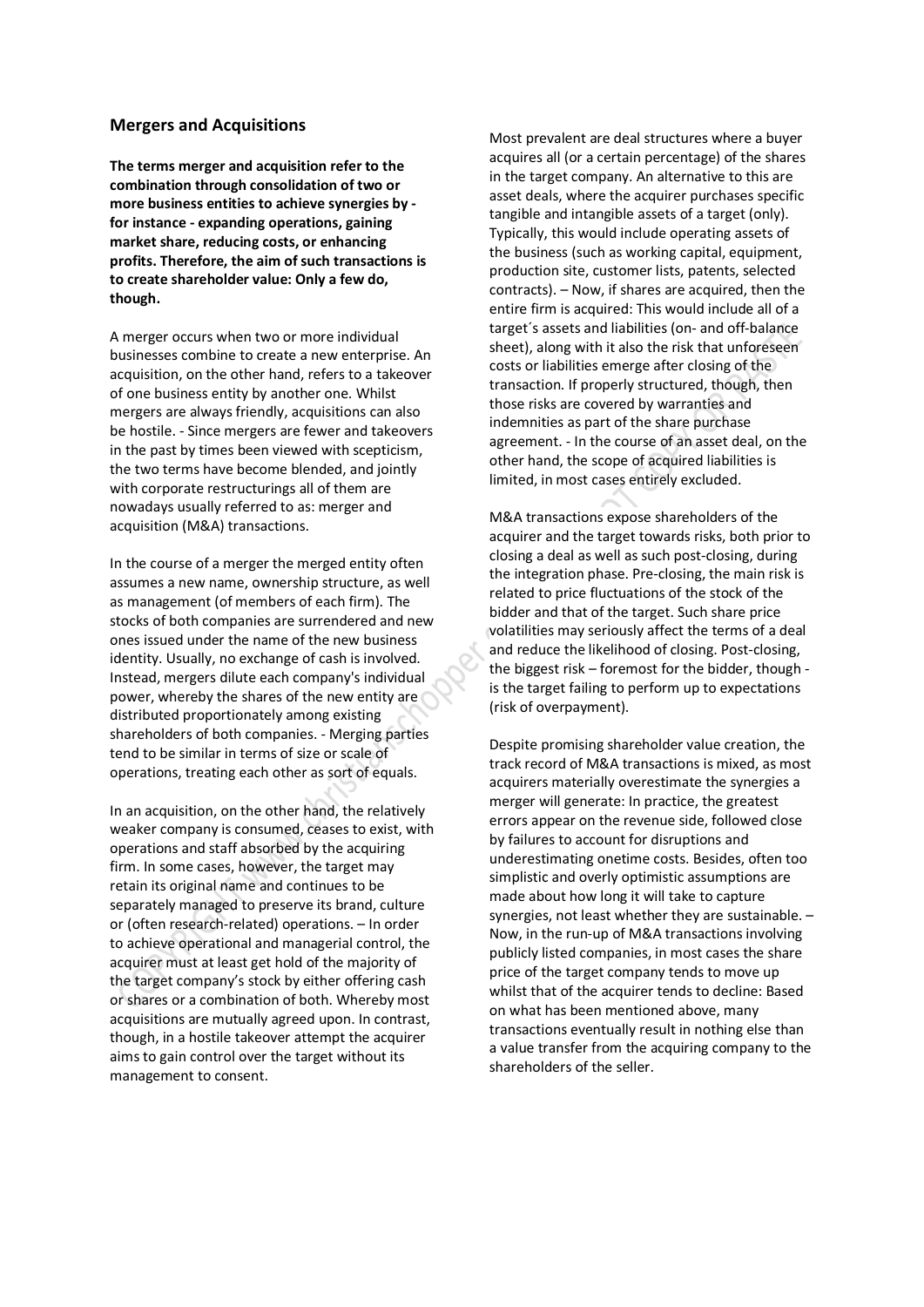## MERGER



FORMATION OF NEW COMPANY

SIMILAR STATURE, SIZEL SCALE

DILUTION BETWEEN

RESULT

MUTUAL CONSENT DECISION

COMPARATIVE

POWER

SHARES

INVOLVED CONPANIES NEW SLIARES

## ACQUISITION



COMPLETE TAKEOVER OF TARGET COMPANY

MUTNAL OR HOSTILE

ACQUIRER LARGER AND FIN ANCIALLY STRONGER

ACQUIRER EXERTS ABSOLUTE

CASH OR ACQUIRER'S  $SUBBES$ 

Contracting Manufacture of Contraction